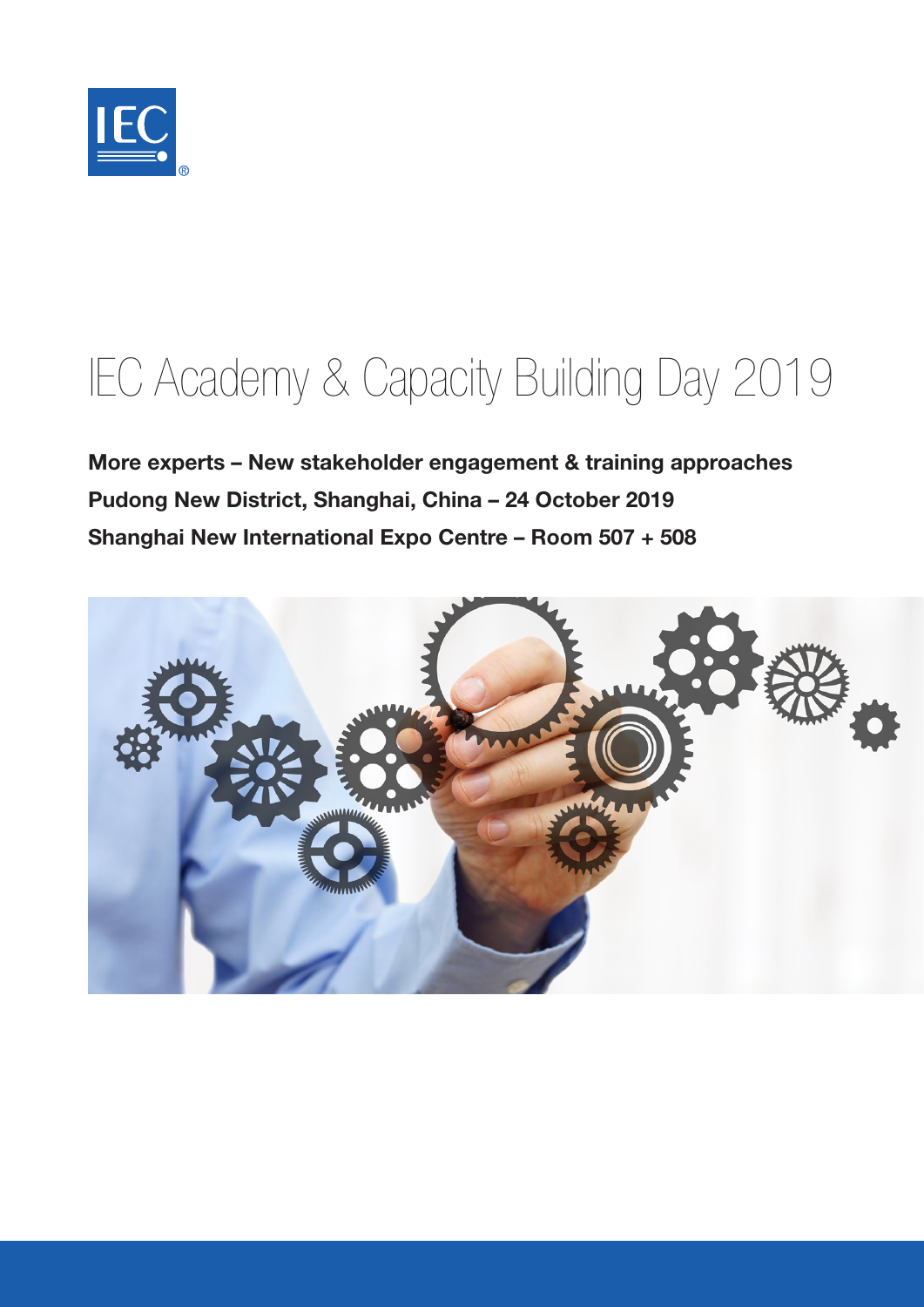### The panelists



#### Leif T. Aanensen

Is CEO of the Norwegian Electrotechnical Committee and IEC NC Secretary for Norway. Norway has been successfully enhanced the particpation in the last years. He will share his experience on how this has been achieved and speak about future plans.



Lynne Gibbens

Is Manager, International Standards Development – IEC at the Standards Council of Canade and IEC NC Secretary for Canada. Lynne has very active in strategic working groups and is currently convenor of SMB ahG 82 "TC/SC leadership and regional balance".



#### Clare Hobern

Is International Engagement Manager at Standards Australia, IEC NC Assistant Secretary and has expericence as Technical Committee Secretary as well as in stakeholder engagement.



#### Manxue Huang

Has been very active in IEC for many years, very successfully organizing the Chinese young and evolving leadership programme, now creating a new academic programme at the Shenzhen Technology University.



#### Nikita Kuprikov

Has been an expert for aerospace for many years, is active in ISO/IEC JTC 1 committees, has been speaking at events such as the World Standards Cooperation Academic Day 2019 and is advisor to the rector and associate professor at the academy of standardization, metrology and certification Rosstandart, Russia.



#### Florian Spiteller

Has been successfully participating at the IEC Young Professional Programme and worked for many years in the German industry. At the same time, he volunteered to lead the national young and evolving leadership programme "Next Generation DKE". Since 2019 he is Head of External Relations & Support and Member of the DKE Executive Board.



#### Jan-Henrik Tiedemann (Moderator)

Jan-Henrik has started as national secretary at DIN, German Institute for standardization, trained countries on European standardization, has been working as Business Analyst and trainer for ISO, introduced innovative tools such as the new Collabration Platform to IEC and is now Head of the IEC Academy & Capacity Building establishing a new department for stakeholder engagement & training approaches for the entire IEC Community.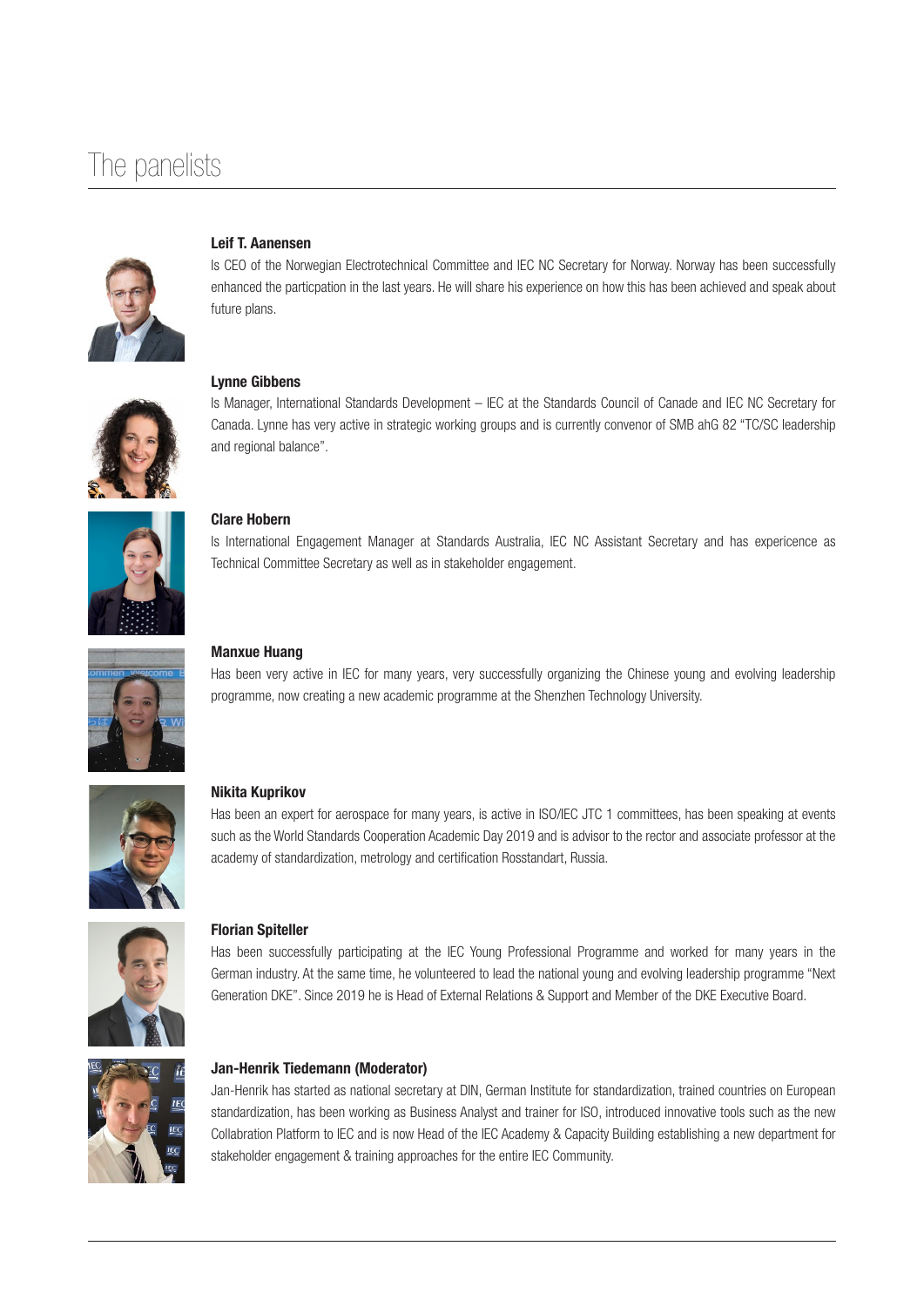## Agenda – 24 October 2019

| $08:30 - 09:00$ | Welcome                                                                                                                                                                                               |
|-----------------|-------------------------------------------------------------------------------------------------------------------------------------------------------------------------------------------------------|
| $09:00 - 09:30$ | Introduction More experts - New Stakeholders engagement & training approaches<br>What has been done by IEC so far<br>Jan-Henrik Tiedemann, Head IEC Academy & Capacity Building                       |
| $09:30 - 10:00$ | China - Filling the pipepline with future leaders<br>Activating the next generation<br>Manxue Huang, Vice President, Academy of Quality and Standards SZTU, Shenzhen, China                           |
| $10:00 - 10:30$ | Russia - Putting standardization onto the academic agenda<br>Educating the new generation of experts and leaders<br>Nikita Kuprikov, Academy of Rosstandart, RussianFederation                        |
| $10:30 - 10:45$ | Coffee break                                                                                                                                                                                          |
| $10:45 - 11:00$ | Joining forces for capacity building in the energy sector - The new China International Standards Institute<br><b>CISI</b><br>Shujun Lu, Vice President of Chinese Society for Electrical Engineering |
| $11:00 - 11:30$ | Germany - Building a link between the Next Generation, NCs and the industry<br>How is Germany preparing the next generation?<br>Florian Spiteller, Member of DKE Executive Board, German NC           |
| $11:30 - 12:00$ | Norway - How we achieved 10% more participation of national experts<br>Success stories from Norway<br>Leif T. Aanensen, CEO Norsk Elektrotechnisk Komite, Norwegian NC Secretary                      |
| $12:15 - 13:00$ | Lunch break                                                                                                                                                                                           |
| $13:00 - 13:30$ | <b>Online learning courses for IEC experts</b><br>IEC Academy Learning Management Platform (LMS)<br>Presentation of working prototype<br>Jan-Henrik Tiedemann, Head IEC Academy & Capacity Building   |
| $13:30 - 15:30$ | <b>Panel discussion</b><br>"Best practice on New stakeholders engagement & training approaches" - Top 5 approaches                                                                                    |
| $15:30 - 16:00$ | <b>Conclusions</b> and next steps for list of top 5 approaches                                                                                                                                        |
| $16:00 - 16:30$ | <b>Closure remarks</b>                                                                                                                                                                                |